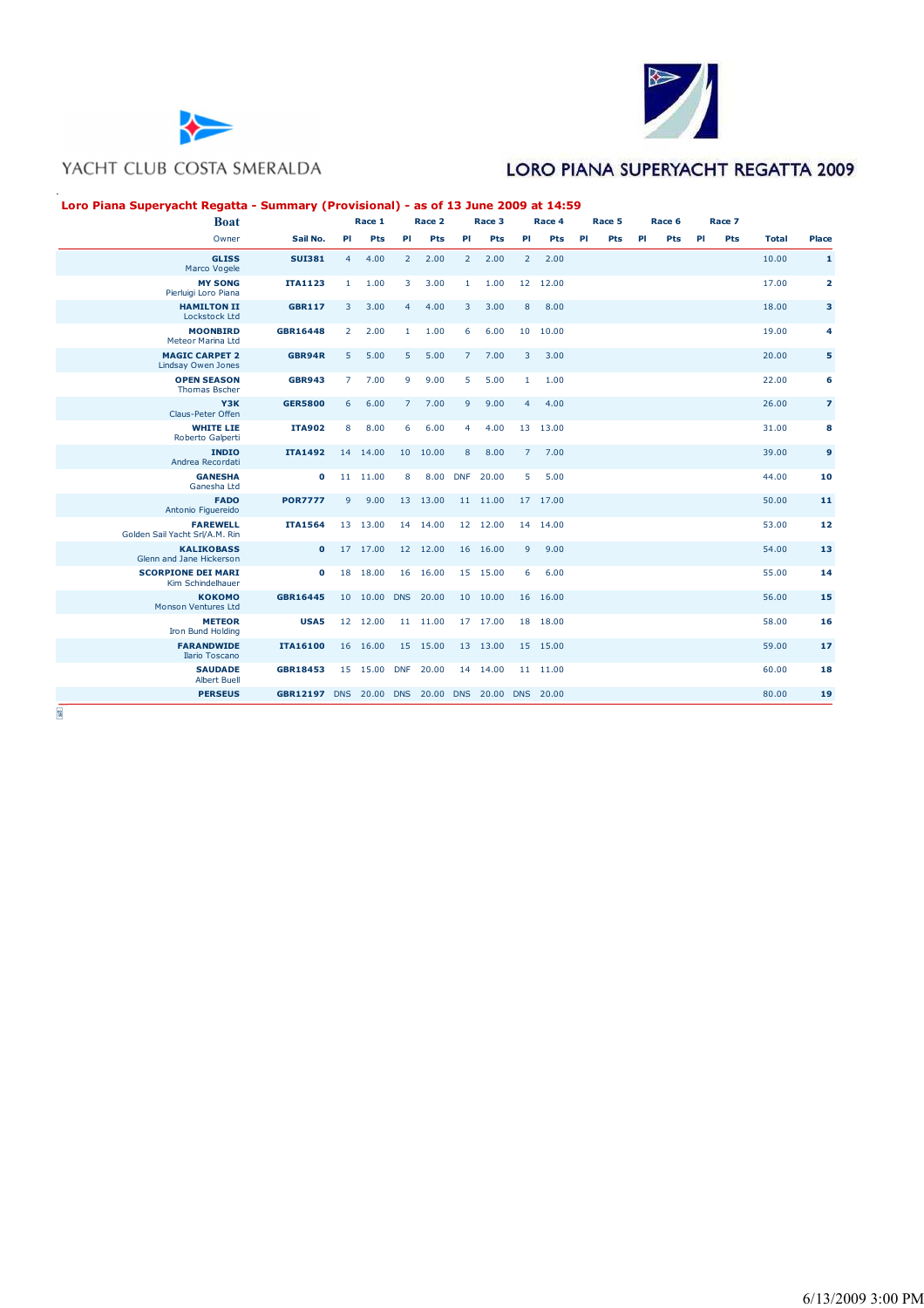



#### **Race 4 (Provisional) - as of 13 June 2009 at 15:30**

# LORO PIANA SUPERYACHT REGATTA 2009

| <b>Boat</b><br>Owner/Helmsman                                                 | Sail No.         | <b>Type</b>         | <b>TCC</b> | <b>Status</b> | <b>Start</b><br>dd:hh:mm:ss | <b>Finish</b><br>dd:hh:mm:ss | <b>Elapsed</b><br>dd:hh:mm:ss | <b>Corrected Place</b> |                         |
|-------------------------------------------------------------------------------|------------------|---------------------|------------|---------------|-----------------------------|------------------------------|-------------------------------|------------------------|-------------------------|
| <b>OPEN SEASON</b><br>Thomas Bscher/                                          | <b>GBR 943</b>   |                     | 1.5850     |               | 13-06-09 12:33:00           | 13-06-09 14:05:49            | 0: 1:32:49                    | 0: 2:27:7              | $\mathbf{1}$            |
| <b>GLISS</b><br>Marco Vogele/                                                 | <b>SUI 381</b>   | Royal<br>Huisman    | 1.4220     |               | 13-06-09 12:17:00           | 13-06-09 14:01:28            | 0: 1:44:28                    | 0: 2:28:33             | $\overline{\mathbf{2}}$ |
| <b>MAGIC CARPET 2</b><br>Lindsay Owen Jones/                                  | <b>GBR 94 R</b>  | Wally               | 1.6030     |               | 13-06-09 12:35:00           | 13-06-09 14:08:00            | 0: 1:33:0                     | 0: 2:29: 5             | 3                       |
| Y3K<br>Claus-Peter Offen/Claus-Peter Offen                                    | <b>GER 5800</b>  | Wally 100           | 1.6320     |               | 13-06-09 12:39:00           | 13-06-09 14:13:35            | 0: 1:34:35                    | 0: 2:34:22             | 4                       |
| <b>GANESHA</b><br>Ganesha Ltd/                                                | $\mathbf 0$      | 39 m custom         | 1.4140     |               | 13-06-09 12:15:00           | 13-06-09 14:06:51            | 0: 1:51:51                    | 0: 2:38: 9             | 5                       |
| <b>SCORPIONE DEI MARI</b><br>Kim Schindelhauer/Kim Schindelhauer              | $\mathbf 0$      | Jongert             | 1.3530     |               | 13-06-09 12:09:00           | 13-06-09 14:10:43            | 0: 2: 1:43                    | 0: 2:44:41             | 6                       |
| <b>INDIO</b><br>Andrea Recordati/                                             | <b>ITA 1492</b>  | Wally               | 1.6120     |               | 13-06-09 12:37:00           | 13-06-09 14:19:47            | 0: 1:42:47                    | 0: 2:45:41             | $\overline{z}$          |
| <b>HAMILTON II</b><br>Lockstock Ltd/Charles Dunstone                          | <b>GBR 117</b>   | <b>CNB</b>          | 1.5160     |               | 13-06-09 12:29:00           | 13-06-09 14:19:47            | 0: 1:50:47                    | 0: 2:47:57             | 8                       |
| <b>KALIKOBASS</b><br>Glenn and Jane Hickerson/Glenn Hickerson                 | $\mathbf 0$      | Sloop               | 1.3490     |               | 13-06-09 12:07:00           | 13-06-09 14:11:53            | 0: 2: 4:53                    | 0: 2:48:28             | 9                       |
| <b>MOONBIRD</b><br>Meteor Marina Ltd/Graham Newton                            | <b>GBR 16448</b> | <b>Dubois</b>       | 1.3930     |               | 13-06-09 12:11:00           | 13-06-09 14:15:16            | 0: 2: 4:16                    | 0: 2:53:6              | 10                      |
| <b>SAUDADE</b><br><b>Albert Buell/</b>                                        | W 148            | Wally               | 1.7670     |               | 13-06-09 12:41:00           | 13-06-09 14:19:46            | 0: 1:38:46                    | 0: 2:54:31             | 11                      |
| <b>MY SONG</b><br>Pierluigi Loro Piana/                                       | <b>ITA 1123</b>  | <b>R/P 85</b>       | 1.5080     |               | 13-06-09 12:27:00           | 13-06-09 14:32:02            | 0: 2: 5: 2                    | 0:3:8:33               | 12                      |
| <b>WHITE LIE</b><br>Roberto Galperti/Roberto Galperti                         | <b>ITA 902</b>   | Swan 92             | 1.4800     |               | 13-06-09 12:25:00           | 13-06-09 14:33:04            | 0: 2: 8: 4                    | 0:3:9:32               | 13                      |
| <b>FAREWELL</b><br>Golden Sail Yacht Srl/A.M. Rin/Alessandro<br>Maria Rinaldi | <b>ITA 1564</b>  | <b>SW 100</b>       | 1.4550     |               | 13-06-09 12:21:00           | 13-06-09 14:37:05            | 0: 2:16: 5                    | 0: 3:18:0              | 14                      |
| <b>FARANDWIDE</b><br>Ilario Toscano/Gaetano Cafaro                            | <b>ITA 16100</b> | <b>SW 100</b>       | 1.4550     |               | 13-06-09 12:19:00           | 13-06-09 14:36:56            | 0: 2:17:56                    | 0: 3:20:42             | 15                      |
| <b>КОКОМО</b><br>Monson Ventures Ltd/Lang Walker                              | <b>GBR 16445</b> | <b>Alloy Yachts</b> | 1.5810     |               | 13-06-09 12:31:00           | 13-06-09 14:38:48            | 0: 2: 7:48                    | 0:3:22:3               | 16                      |
| <b>FADO</b><br>Antonio Figuereido/Antonio Figuereido                          | <b>POR 7777</b>  | <b>SW 100</b>       | 1.4770     |               | 13-06-09 12:23:00           | 13-06-09 14:45:26            | 0: 2:22:26                    | 0: 3:30:22             | 17                      |
| <b>METEOR</b><br>Iron Bund Holding/Dean Maggio                                | <b>USA 5</b>     | Royal<br>Huisman    | 1.4020     |               | 13-06-09 12:13:00           | 13-06-09 15:29:59            | 0: 3:16:59                    | 0: 4:36:10             | 18                      |

 $\frac{6}{9}$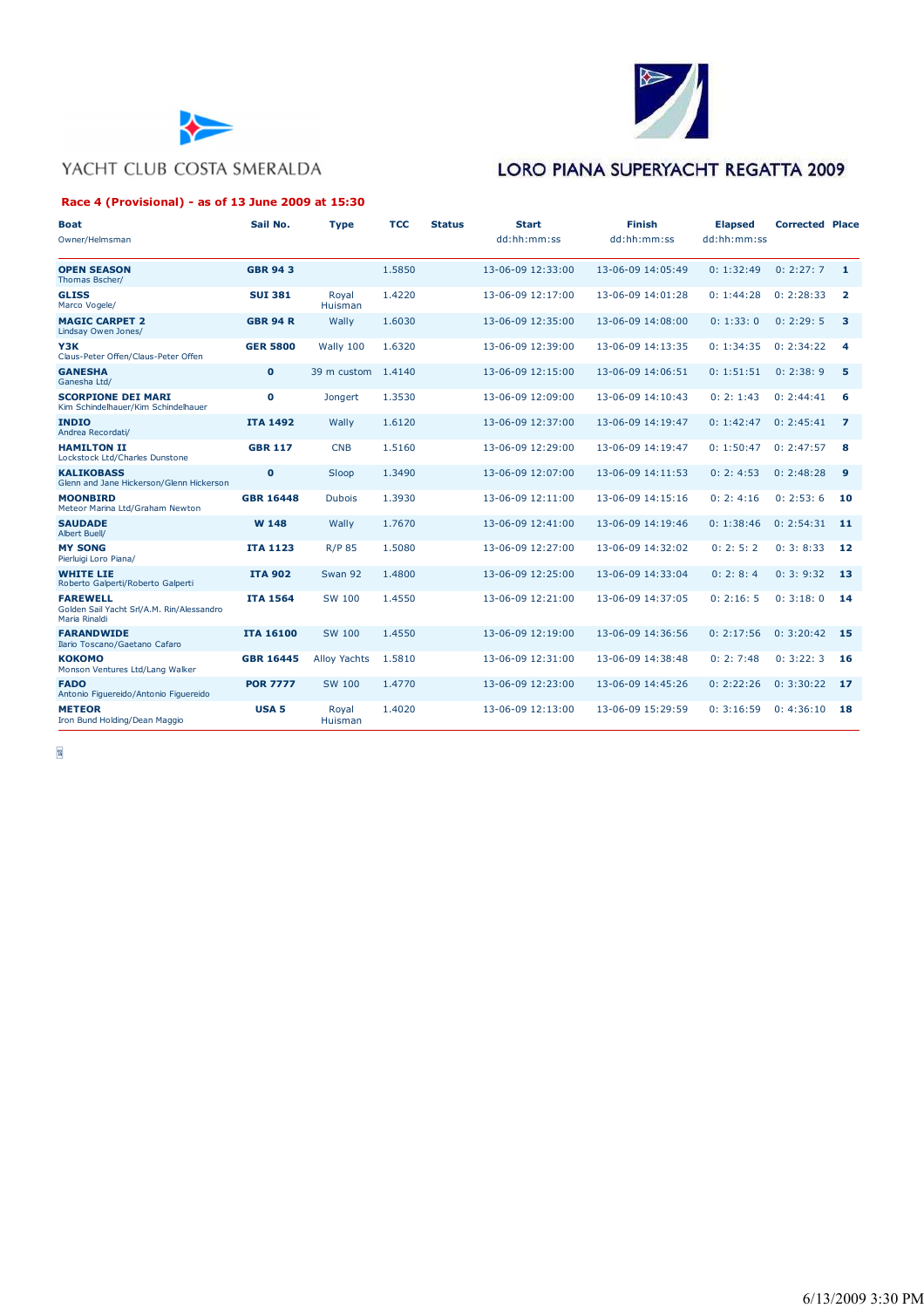



#### **Race 3 (Provisional) - as of 12 June 2009 at 18:03**

### LORO PIANA SUPERYACHT REGATTA 2009

| <b>Boat</b><br>Owner/Helmsman                                                 | Sail No.         | <b>Type</b>         | <b>TCC</b> | <b>Status</b> | <b>Start</b><br>dd:hh:mm:ss | Finish<br>dd:hh:mm:ss | <b>Elapsed</b><br>dd:hh:mm:ss | <b>Corrected Place</b> |                         |
|-------------------------------------------------------------------------------|------------------|---------------------|------------|---------------|-----------------------------|-----------------------|-------------------------------|------------------------|-------------------------|
| <b>MY SONG</b><br>Pierluigi Loro Piana/                                       | <b>ITA 1123</b>  | <b>R/P 85</b>       | 1.5080     |               | 12-06-09 14:27:00           | 12-06-09 17:09:18     | 0: 2:42:18                    | 0: 4: 4:45             | $\mathbf{1}$            |
| <b>GLISS</b><br>Marco Vogele/                                                 | <b>SUI 381</b>   | Royal<br>Huisman    | 1.4220     |               | 12-06-09 14:17:00           | 12-06-09 17:15:43     | 0: 2:58:43                    | 0: 4:14:8              | $\overline{\mathbf{2}}$ |
| <b>HAMILTON II</b><br>Lockstock Ltd/Charles Dunstone                          | <b>GBR 117</b>   | <b>CNB</b>          | 1.5160     |               | 12-06-09 14:29:00           | 12-06-09 17:16:40     | 0: 2:47:40                    | 0: 4:14:11             | 3                       |
| <b>WHITE LIE</b><br>Roberto Galperti/Roberto Galperti                         | <b>ITA 902</b>   | Swan 92             | 1.4800     |               | 12-06-09 14:25:00           | 12-06-09 17:17:25     | 0: 2:52:25                    | 0:4:15:11              | 4                       |
| <b>OPEN SEASON</b><br>Thomas Bscher/                                          | <b>GBR 943</b>   |                     | 1.5850     |               | 12-06-09 14:33:00           | 12-06-09 17:15:01     | 0: 2:42:1                     | 0: 4:16:48             | 5                       |
| <b>MOONBIRD</b><br>Meteor Marina Ltd/Graham Newton                            | <b>GBR 16448</b> | <b>Dubois</b>       | 1.3930     |               | 12-06-09 14:11:00           | 12-06-09 17:16:03     | 0: 3: 5: 3                    | 0: 4:17:46             | 6                       |
| <b>MAGIC CARPET 2</b><br>Lindsay Owen Jones/                                  | <b>GBR 94 R</b>  | Wally               | 1.6030     |               | 12-06-09 14:35:00           | 12-06-09 17:17:13     | 0: 2:42:13                    | 0: 4:20: 2             | $\overline{7}$          |
| <b>INDIO</b><br>Andrea Recordati/                                             | <b>ITA 1492</b>  | Wally               | 1.6120     |               | 12-06-09 14:37:00           | 12-06-09 17:18:56     | 0: 2:41:56                    | 0: 4:21:2              | 8                       |
| Y3K<br>Claus-Peter Offen/Claus-Peter Offen                                    | <b>GER 5800</b>  | Wally 100           | 1.6320     |               | 12-06-09 14:39:00           | 12-06-09 17:22:00     | 0: 2:43:0                     | 0: 4:26:1              | $\overline{9}$          |
| <b>КОКОМО</b><br>Monson Ventures Ltd/Lang Walker                              | <b>GBR 16445</b> | <b>Alloy Yachts</b> | 1.5810     |               | 12-06-09 14:31:00           | 12-06-09 17:20:51     | 0: 2:49:51                    | 0: 4:28:32             | 10                      |
| <b>FADO</b><br>Antonio Figuereido/Antonio Figuereido                          | <b>POR 7777</b>  | SW 100              | 1.4770     |               | 12-06-09 14:23:00           | 12-06-09 17:25:06     | 0: 3: 2: 6                    | 0: 4:28:58             | 11                      |
| <b>FAREWELL</b><br>Golden Sail Yacht Srl/A.M. Rin/Alessandro<br>Maria Rinaldi | <b>ITA 1564</b>  | SW 100              | 1.4550     |               | 12-06-09 14:21:00           | 12-06-09 17:27:44     | 0: 3: 6:44                    | 0: 4:31:42             | 12                      |
| <b>FARANDWIDE</b><br>Ilario Toscano/Gaetano Cafaro                            | <b>ITA 16100</b> | <b>SW 100</b>       | 1.4550     |               | 12-06-09 14:19:00           | 12-06-09 17:29:17     | 0:3:10:17                     | 0: 4:36:52             | 13                      |
| <b>SAUDADE</b><br>Albert Buell/                                               | W 148            | Wally               | 1.7670     |               | 12-06-09 14:41:00           | 12-06-09 17:19:48     | 0: 2:38:48                    | 0:4:40:36              | 14                      |
| <b>SCORPIONE DEI MARI</b><br>Kim Schindelhauer/Kim Schindelhauer              | $\mathbf 0$      | Jongert             | 1.3530     |               | 12-06-09 14:09:00           | 12-06-09 17:38:38     | 0: 3:29:38                    | 0: 4:43:38             | 15                      |
| <b>KALIKOBASS</b><br>Glenn and Jane Hickerson/Glenn Hickerson                 | $\mathbf 0$      | Sloop               | 1.3490     |               | 12-06-09 14:07:00           | 12-06-09 17:39:51     | 0: 3:32:51                    | 0: 4:47: 8             | 16                      |
| <b>METEOR</b><br>Iron Bund Holding/Dean Maggio                                | <b>USA 5</b>     | Royal<br>Huisman    | 1.4020     |               | 12-06-09 14:13:00           | 12-06-09 17:59:53     | 0: 3:46:53                    | 0: 5:18: 5             | 17                      |

 $\frac{1}{16}$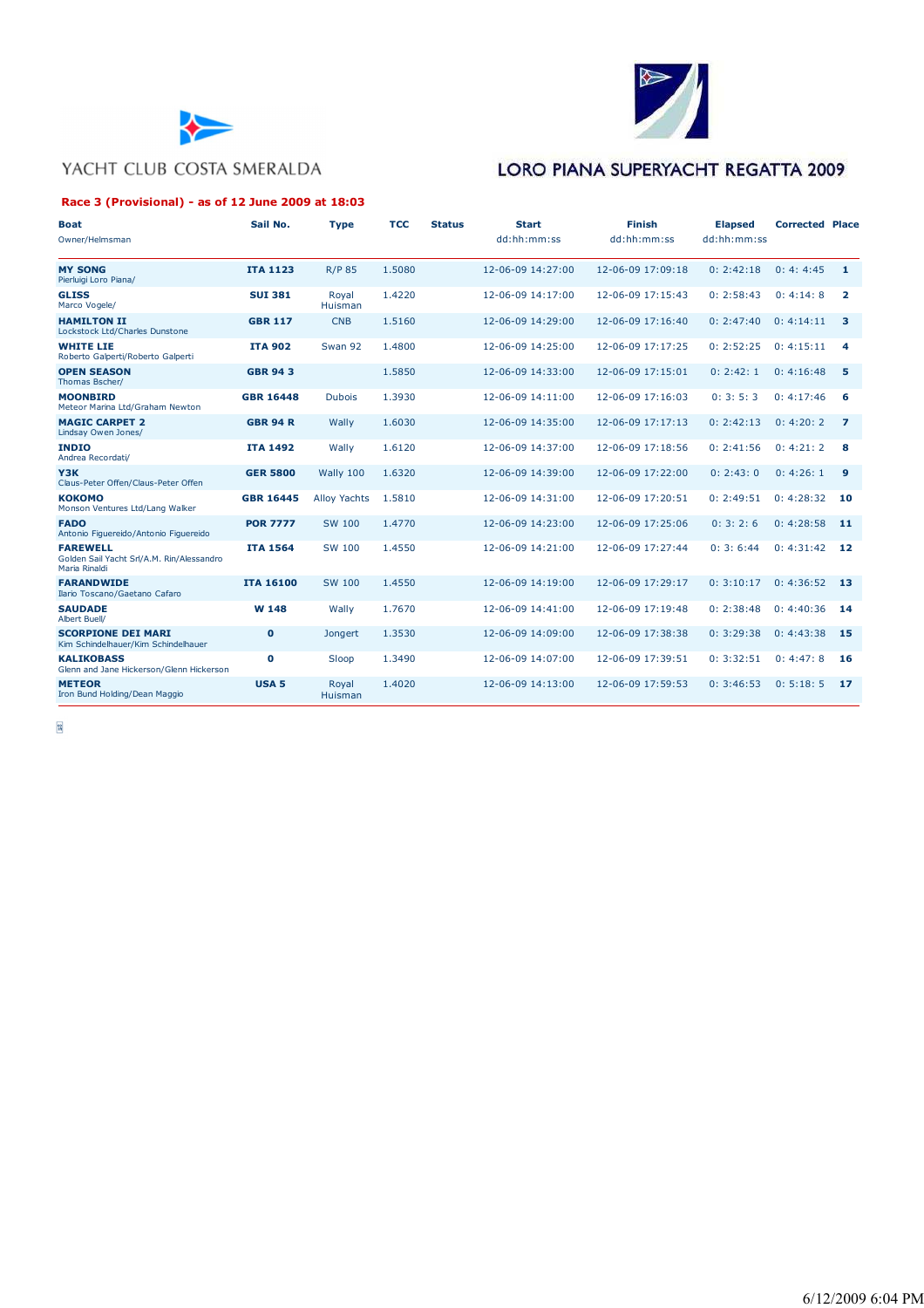



#### **Race 2 (Provisional) - as of 11 June 2009 at 15:39**

# LORO PIANA SUPERYACHT REGATTA 2009

| <b>Boat</b>                                                                   | Sail No.         | <b>Type</b>      | <b>TCC</b> | <b>Status</b> | <b>Start</b>              | <b>Finish</b>     | <b>Elapsed</b> | <b>Corrected Place</b> |                |
|-------------------------------------------------------------------------------|------------------|------------------|------------|---------------|---------------------------|-------------------|----------------|------------------------|----------------|
| Owner/Helmsman                                                                |                  |                  |            |               | dd:hh:mm:ss               | dd:hh:mm:ss       | dd:hh:mm:ss    |                        |                |
| <b>MOONBIRD</b><br>Meteor Marina Ltd/Graham Newton                            | <b>GBR 16448</b> | <b>Dubois</b>    | 1.3930     |               | $11 - 06 - 09$ $12:11:00$ | 11-06-09 15:14:33 | 0: 3: 3:33     | 0: 4:15:41             | $\mathbf{1}$   |
| <b>GLISS</b><br>Marco Vogele/                                                 | <b>SUI 381</b>   | Royal<br>Huisman | 1.4220     |               | 11-06-09 12:17:00         | 11-06-09 15:18:05 | 0:3:1:5        | 0:4:17:30              | $\overline{2}$ |
| <b>MY SONG</b><br>Pierluigi Loro Piana/                                       | <b>ITA 1123</b>  | <b>R/P 85</b>    | 1.5080     |               | 11-06-09 12:27:00         | 11-06-09 15:20:00 | 0: 2:53:0      | 0: 4:20:53             | 3              |
| <b>HAMILTON II</b><br>Lockstock Ltd/Charles Dunstone                          | <b>GBR 117</b>   | <b>CNB</b>       | 1.5160     |               | 11-06-09 12:29:00         | 11-06-09 15:21:46 | 0: 2:52:46     | 0: 4:21:55             | 4              |
| <b>MAGIC CARPET 2</b><br>Lindsay Owen Jones/                                  | <b>GBR 94 R</b>  | Wally            | 1.6030     |               | 11-06-09 12:35:00         | 11-06-09 15:18:33 | 0: 2:43:33     | 0: 4:22:10             | 5              |
| <b>WHITE LIE</b><br>Roberto Galperti/Roberto Galperti                         | <b>ITA 902</b>   | Swan 92          | 1.4800     |               | 11-06-09 12:25:00         | 11-06-09 15:23:32 | 0: 2:58:32     | 0: 4:24:14             | 6              |
| Y3K<br>Claus-Peter Offen/Claus-Peter Offen                                    | <b>GER 5800</b>  | Wally 100        | 1.6320     |               | 11-06-09 12:39:00         | 11-06-09 15:21:38 | 0: 2:42:38     | 0: 4:25:25             | $\overline{z}$ |
| <b>GANESHA</b><br>Ganesha Ltd/                                                | $\mathbf{0}$     | 39 m custom      | 1.4140     |               | 11-06-09 12:15:00         | 11-06-09 15:23:59 | 0: 3: 8:59     | 0: 4:27:13             | 8              |
| <b>OPEN SEASON</b><br>Thomas Bscher/                                          | <b>GBR 943</b>   |                  | 1.5850     |               | 11-06-09 12:33:00         | 11-06-09 15:22:42 | 0: 2:49:42     | 0: 4:28:58             | 9              |
| <b>INDIO</b><br>Andrea Recordati/                                             | <b>ITA 1492</b>  | Wally            | 1.6120     |               | 11-06-09 12:37:00         | 11-06-09 15:24:58 | 0: 2:47:58     | 0: 4:30:46             | 10             |
| <b>METEOR</b><br>Iron Bund Holding/Dean Maggio                                | <b>USA 5</b>     | Royal<br>Huisman | 1.4020     |               | 11-06-09 12:13:00         | 11-06-09 15:26:24 | 0: 3:13:24     | 0: 4:31:9              | 11             |
| <b>KALIKOBASS</b><br>Glenn and Jane Hickerson/Glenn Hickerson                 | $\mathbf o$      | Sloop            | 1.3490     |               | 11-06-09 12:07:00         | 11-06-09 15:28:26 | 0: 3:21:26     | 0: 4:31:44             | 12             |
| <b>FADO</b><br>Antonio Figuereido/Antonio Figuereido                          | <b>POR 7777</b>  | SW 100           | 1.4770     |               | 11-06-09 12:23:00         | 11-06-09 15:29:53 | 0:3:6:53       | 0: 4:36:2              | 13             |
| <b>FAREWELL</b><br>Golden Sail Yacht Srl/A.M. Rin/Alessandro<br>Maria Rinaldi | <b>ITA 1564</b>  | SW 100           | 1.4550     |               | 11-06-09 12:21:00         | 11-06-09 15:31:56 | 0: 3:10:56     | 0: 4:37:48             | 14             |
| <b>FARANDWIDE</b><br>Ilario Toscano/Gaetano Cafaro                            | <b>ITA 16100</b> | SW 100           | 1.4550     |               | 11-06-09 12:19:00         | 11-06-09 15:31:29 | 0: 3:12:29     | 0: 4:40: 4             | 15             |
| <b>SCORPIONE DEI MARI</b><br>Kim Schindelhauer/Kim Schindelhauer              | $\mathbf 0$      | Jongert          | 1.3530     |               | 11-06-09 12:09:00         | 11-06-09 15:39:03 | 0: 3:30:3      | 0: 4:44:12             | 16             |